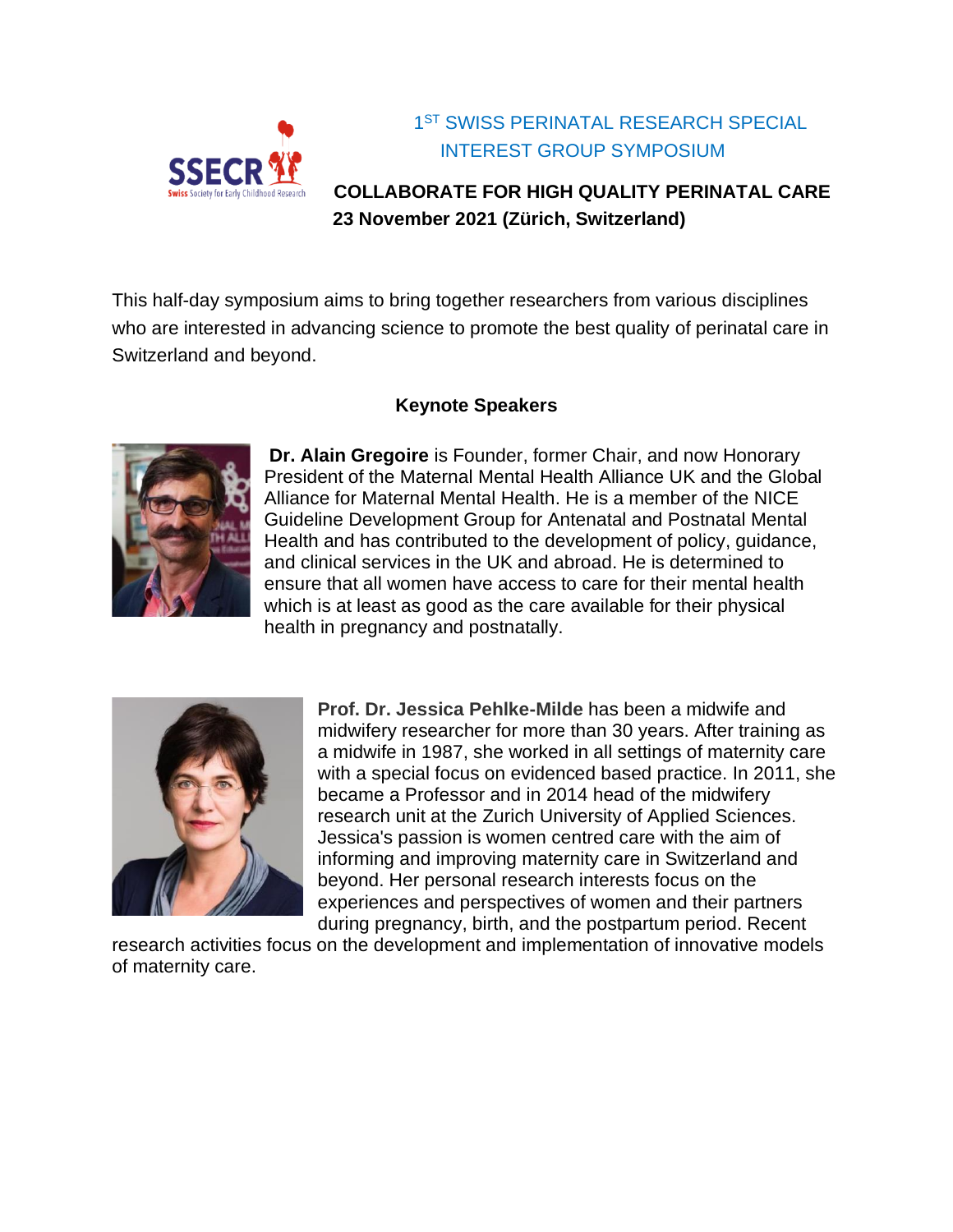# **Programme**

| 13h30-13h45 | Welcome                                                                                                                                                                       | Prof Antje Horsch                                                                                                                                                                                                                                                                                                                                                                                                                        |                |
|-------------|-------------------------------------------------------------------------------------------------------------------------------------------------------------------------------|------------------------------------------------------------------------------------------------------------------------------------------------------------------------------------------------------------------------------------------------------------------------------------------------------------------------------------------------------------------------------------------------------------------------------------------|----------------|
| 13h45-14h15 | <b>Keynote</b> : Why does maternal<br>mental health matter for research<br>and the society as a whole?                                                                        | Dr Alain Gregoire                                                                                                                                                                                                                                                                                                                                                                                                                        |                |
| 14h15-14h45 | <b>Keynote</b> : It does matter how we<br>are born: Using the Quality<br><b>Maternal and Newborn Care</b><br>Framework to improve maternal<br>and child health in Switzerland | Prof Dr. Jessica Pehle-Milde                                                                                                                                                                                                                                                                                                                                                                                                             |                |
| 14h45-15h00 | <b>Break</b>                                                                                                                                                                  |                                                                                                                                                                                                                                                                                                                                                                                                                                          |                |
| 15h00-16h30 | <b>Oral presentations</b>                                                                                                                                                     | <b>Title</b>                                                                                                                                                                                                                                                                                                                                                                                                                             | <b>Minutes</b> |
|             | 1 Sandoz, Vania                                                                                                                                                               | <b>Refer to the</b><br>detailed                                                                                                                                                                                                                                                                                                                                                                                                          | 15             |
|             | 2 Deforges, Camille<br>3 Gilbert, Leah                                                                                                                                        |                                                                                                                                                                                                                                                                                                                                                                                                                                          | 8<br>8         |
|             | 4 Sandoz, Vania                                                                                                                                                               | program on<br>Conftool.                                                                                                                                                                                                                                                                                                                                                                                                                  | 8              |
|             | 5 Puglisi, Nilo                                                                                                                                                               |                                                                                                                                                                                                                                                                                                                                                                                                                                          | 8              |
|             | 6 Pereira, Enes                                                                                                                                                               |                                                                                                                                                                                                                                                                                                                                                                                                                                          | 8              |
|             | 7 Meyer, Yvonne                                                                                                                                                               |                                                                                                                                                                                                                                                                                                                                                                                                                                          | 8              |
|             | 8 Grylka, Susanne                                                                                                                                                             |                                                                                                                                                                                                                                                                                                                                                                                                                                          | 8              |
|             | 9 Avignon, Valérie                                                                                                                                                            |                                                                                                                                                                                                                                                                                                                                                                                                                                          | 8              |
|             | 10 Meier, Fabinne                                                                                                                                                             |                                                                                                                                                                                                                                                                                                                                                                                                                                          | 8              |
| 16h30-17h00 | <b>Round table</b><br>How to overcome the challenges<br>of interprofessional collaboration<br>to advance science and quality<br>perinatal care                                | Moderator: Dr. Oguz Omay<br>Multidisciplinary panel of<br>Prof. Antje Horsch - Clinical<br>Psychologist<br>Dr. Alain Gregoire - Psychiatrist<br>Prof. Jessica Pehle-Milde -<br>Midwife<br>Prof. Anne-Sylvie Ramelet -<br><b>Nurse</b><br>Prof. Manuella Epiney -<br>Obstetrician<br>Dr. Giancarlo Natalucci -<br>Neonatologist<br>A service user representative -<br><b>ReNaissances</b><br>Dr. Lamyae Benzakour Liaison<br>psychiatrist |                |